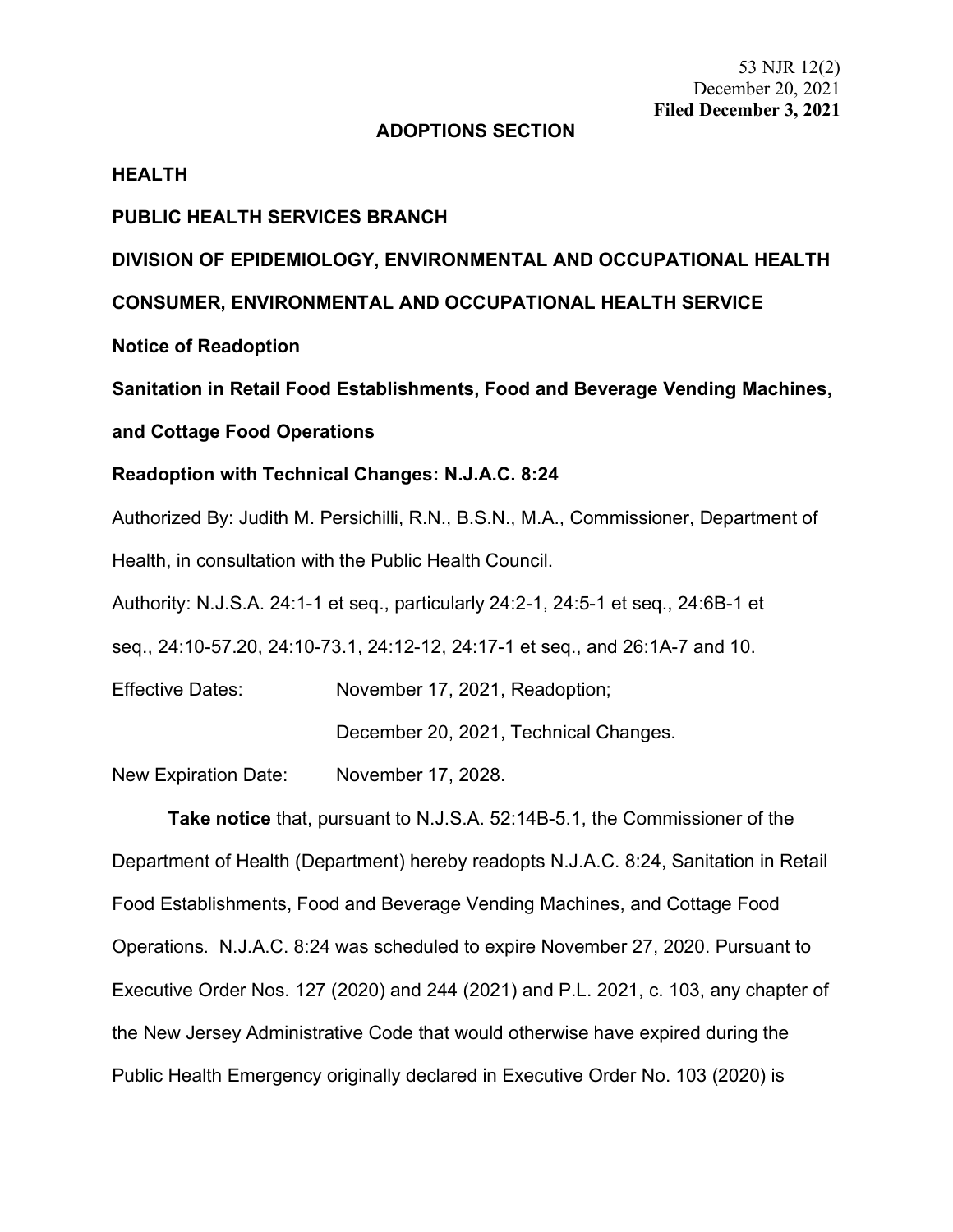extended through January 1, 2022. Therefore, this chapter has not yet expired and the 30-day filing date pursuant to N.J.S.A. 52:14B-5.1.c has not yet occurred, therefore, pursuant to Executive Order No. 244 (2021), and P.L. 2021, c. 103, this notice of readoption is timely filed.

Chapter 24 establishes standards for sanitation in retail food establishments, food and beverage vending machines, and cottage food operations in New Jersey. Subchapter 1. General Provisions, establishes standards for violations, declarations of nuisances, purpose and scope of the chapter, and definitions. Subchapter 2. Management and Personnel, establishes standards for supervision, employee health, personal cleanliness, and hygienic practices. Subchapter 3. Food, establishes standards for characteristics, sources, specifications, and original containers and records, protection from contamination after receiving, destruction of organisms of public health concern, limitation of growth of organisms of public health concern, food identity, presentation, and on-premises labeling, and special requirements for highly susceptible populations. Subchapter 4. Equipment, Utensils, and Linens, establishes standards for materials for construction and repair, design and construction, equipment location and installation, maintenance and operation, cleaning of equipment and utensils, sanitization of equipment and utensils, manual warewashing equipment, mechanical warewashing equipment, laundering, protection of clean items, and vending machines. Subchapter 5. Water, Plumbing, and Waste, establishes standards for water, plumbing system, mobile water tank and mobile retail food establishment water tank, sewage, other liquid waste, and rainwater, and refuse, recyclables, and returnables. Subchapter 6. Physical Facilities, establishes standards for materials for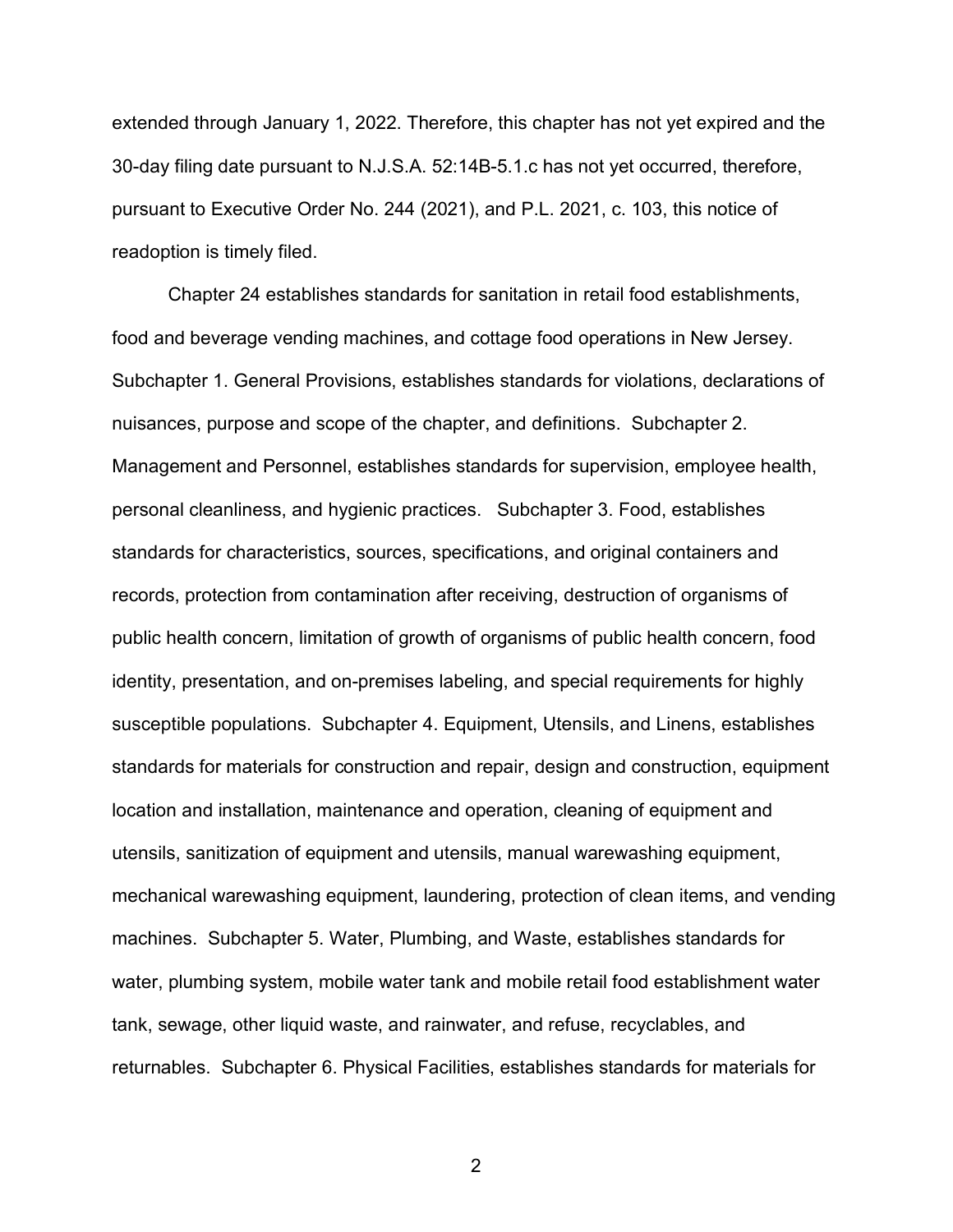construction and repair, design, construction, and installation, lighting, ventilation, and dressing areas, segregation and location of distressed merchandise, maintenance and operation, toilet facilities, and handwashing facilities. Subchapter 7. Poisonous or Toxic Materials, establishes standards for labeling and identification, operational supplies and applications, and stock and retail sale. Subchapter 8. Enforcement Provisions, establishes standards for legal authority, inspection of retail food establishments, examination of records, examination and condemnation of unwholesome, contaminated or adulterated food and drink, retail food establishments outside jurisdiction, emergency occurrences, salvaged foods, closure for infection, penalties, report of inspections, evaluation of reports, public posting of inspection reports, public availability of inspection records, and interpretations. Subchapter 9. Review of Plans, establishes standards for plan submission and approval and pre-operational inspection. Subchapter 10. Additional Requirements, establishes standards for choking prevention posters and smoking in restaurants and food stores. Subchapter 11. Cottage Food Operator Permit, establishes standards for requirement and procedure to obtain a cottage food operator permit, authorized cottage food operator activity, prohibited cottage food operator activity, cottage food point of sale notice, packaging, and labeling, health authority's right of access, application fees, permit duration, and permit renewal, suspension, revocation, and/or denial of issuance or renewal of a permit, monetary penalties, and hearing on enforcement actions. The chapter Appendix establishes the form for application for cottage food operator permit.

The Department is developing rulemaking that would update Chapter 24 to conform to changes to the Federal Model Food Code. However, that rulemaking will not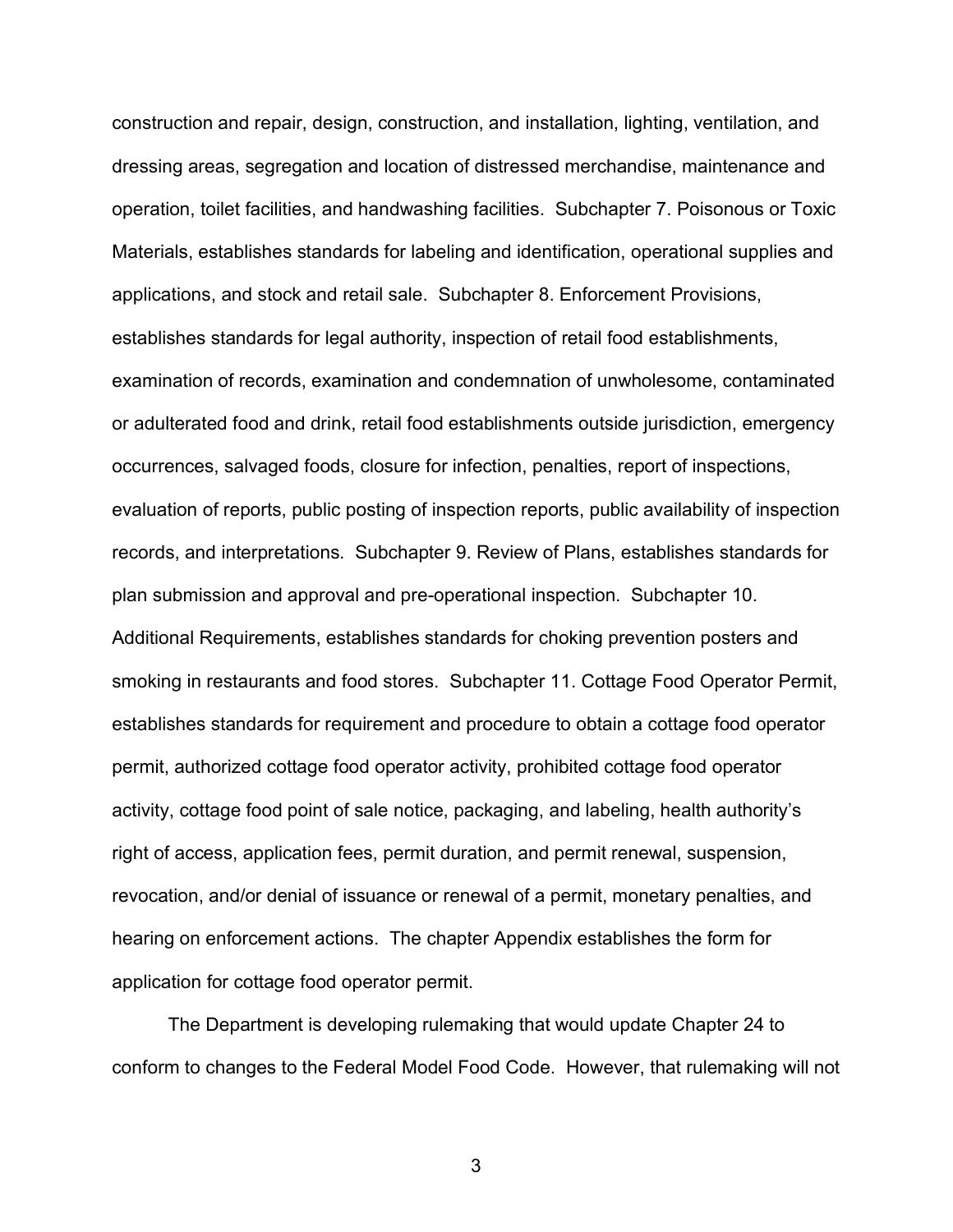be concluded before the existing rules expire. Therefore, subject to the technical changes described below, the Commissioner has determined that the existing rules remain necessary, adequate, reasonable, efficient, understandable, and responsive to the purposes for which they were promulgated, and should be readopted, until the rulemaking that is in development can be concluded.

The Department is making technical changes to reflect the change in the name of the Department, pursuant to N.J.S.A. 26:1A-2.1, and to update references to incorporated authorities, addresses, web addresses, email addresses, and phone numbers.

**Full text** of the technical changes follows (additions indicated in boldface **thus**; deletions indicated in brackets [thus]):

#### SUBCHAPTER 1. GENERAL PROVISIONS

8:24-1.5 Definitions

The following words and terms, as used in this chapter, shall have the following meanings, unless the context clearly indicates otherwise:

…

"Department" means the New Jersey Department of Health [and Senior Services].

…

"Hazard Analysis Critical Control Point (HACCP) plan" means a written document that delineates the formal procedures for following the HACCP principles ([July, 2005] **December 2017**) incorporated herein by reference, as amended and supplemented, and available through the [Division of Cooperative Programs (HFS-625),] Office of Compliance, Center for Food Safety and Applied Nutrition, Food and Drug Administration, [5100 Paint Branch Parkway] **5001 Campus Drive, HFS-009,** College Park, MD 20740**-3835**, telephone (301) 436-2350 and website address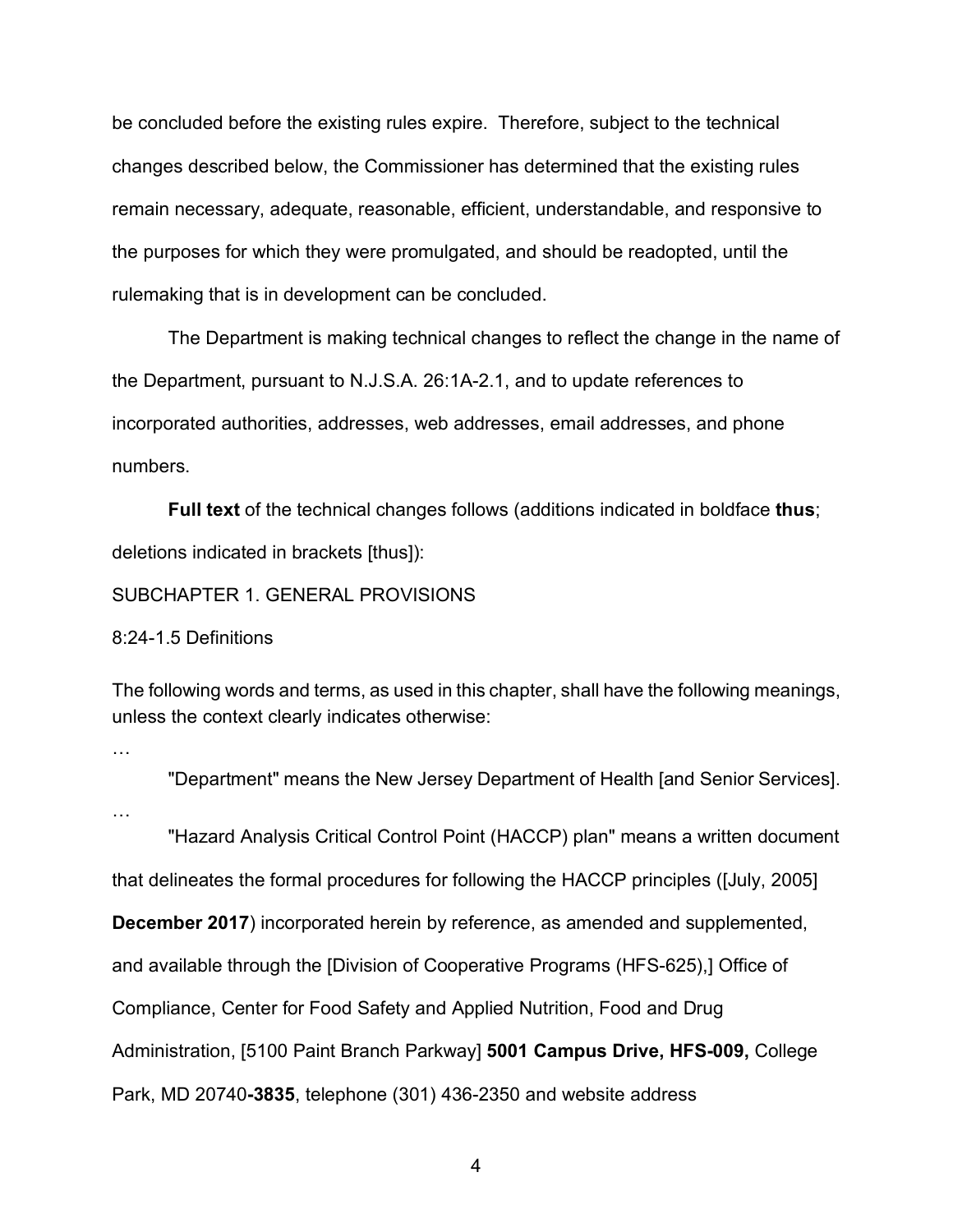# [http://www.cfsan.fda.gov/%7Edms/hret2toc.html] **https://www.fda.gov/about-fda/fdaorganization/center-food-safety-and-applied-nutrition-cfsan.**

…

## SUBCHAPTER 2. MANAGEMENT AND PERSONNEL

8:24-2.1 Supervision

(a) (No change.)

(b)Based on the risks of foodborne illness inherent to the food operation, during inspections and upon request, the person in charge shall demonstrate to the health authority knowledge of foodborne disease prevention, application of the Hazard Analysis Critical Control Point (HACCP) principles, and the requirements of this chapter. The person in charge shall demonstrate this knowledge by substantial compliance with this chapter. By January 2, 2010, at least one person in charge in Risk Type 3 Food Establishments shall be a certified food protection manager who has shown proficiency of required information through obtaining a food safety certificate by passing a food safety certification examination administered by an accredited certifying program recognized by the Conference for Food Protection. Certified food protection managers shall maintain the currency of the food safety certificate by following the accredited certifying program's requirements for renewal. Information on accredited food safety certification programs is available through the Department of Health, [and Senior Services, Food and Drug Safety] **Public Health and Food Protection** Program by mailing a written request to: Consumer [and]**,** Environmental**, and Occupational** Health Service[s], [Food and Drug Safety] **Public Health and Food Protection** Program,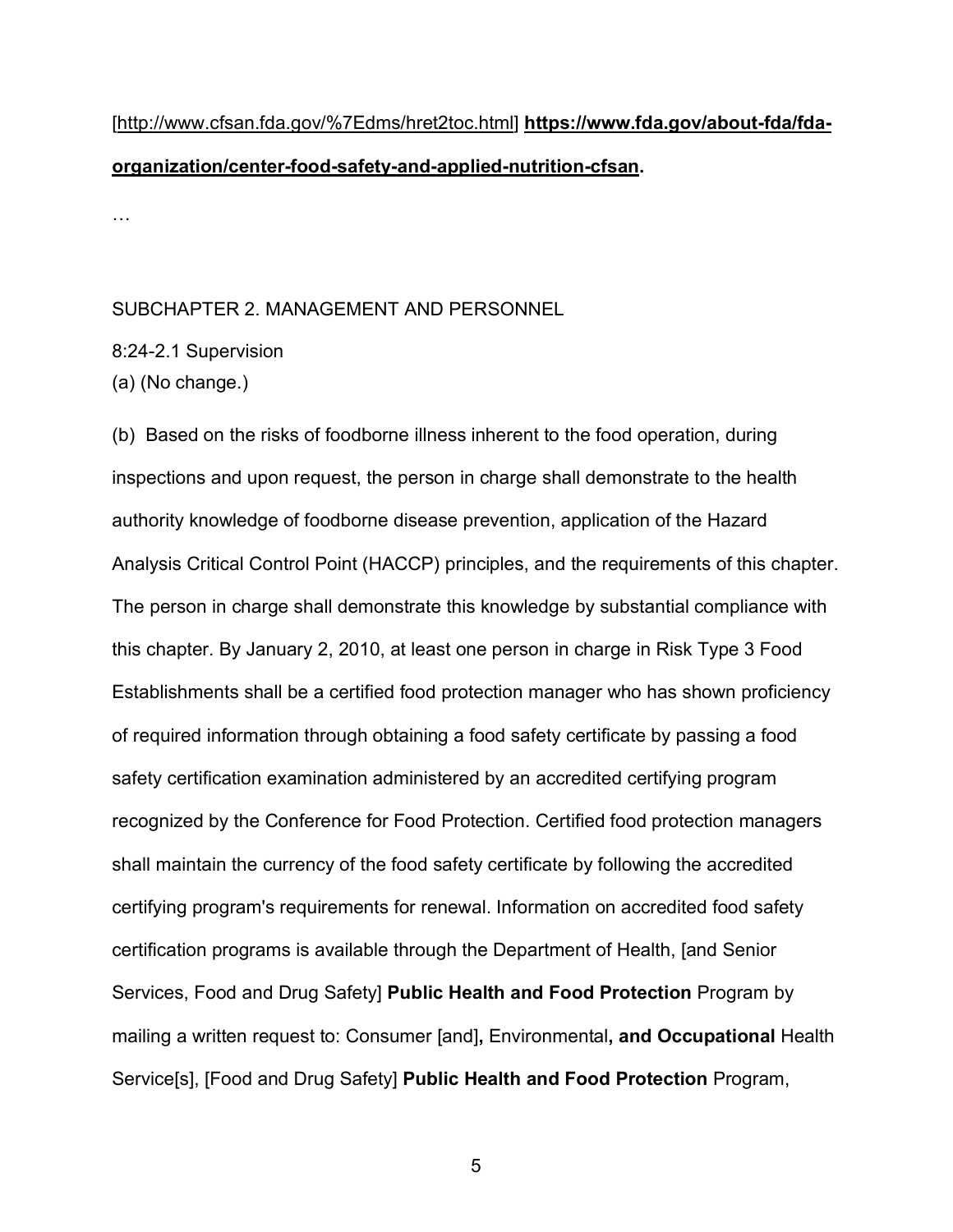[P.O.] **PO** Box 369, Trenton, New Jersey, 08625-0369, telephone (609) [588-3123] **826- 4935**.

(c) (No change.)

# 8:24-2.2 Employee health

 $(a) - (b)$  (No change.)

(c)The Department or health authority may use the following sources as guidelines for determining the characteristics and control of foodborne diseases:

1.The American Public Health Association's (APHA) text, Control of Communicable Diseases Manual (David L. Heymann, MD ed., APHA Press [18th ]**20th** ed. [2005] **2016**), as amended and supplemented. The Control of Communicable Diseases Manual is available from the American Public Health Association, 800 I Street, NW, Washington, DC 20001, telephone: (202) 777-2742, [and e-mail] **email**:

# apha@pbd.com **and through the internet at**

# **https://secure.apha.org/imis/ItemDetail?iProductCode=978-087553-**

# **0185&CATEGORY=BK**; or

2.The Department's Communicable Disease Service [Manual (last updated October 21, 2005), as amended and supplemented. The Communicable Disease Service Manual is available for download at

[http://www.state.nj.us/health/cd/techinfo.htm\]](http://www.state.nj.us/health/cd/techinfo.htm) **guidance documents, which are available online at<https://www.nj.gov/health/cd>**.

8:24-2.3 Personal cleanliness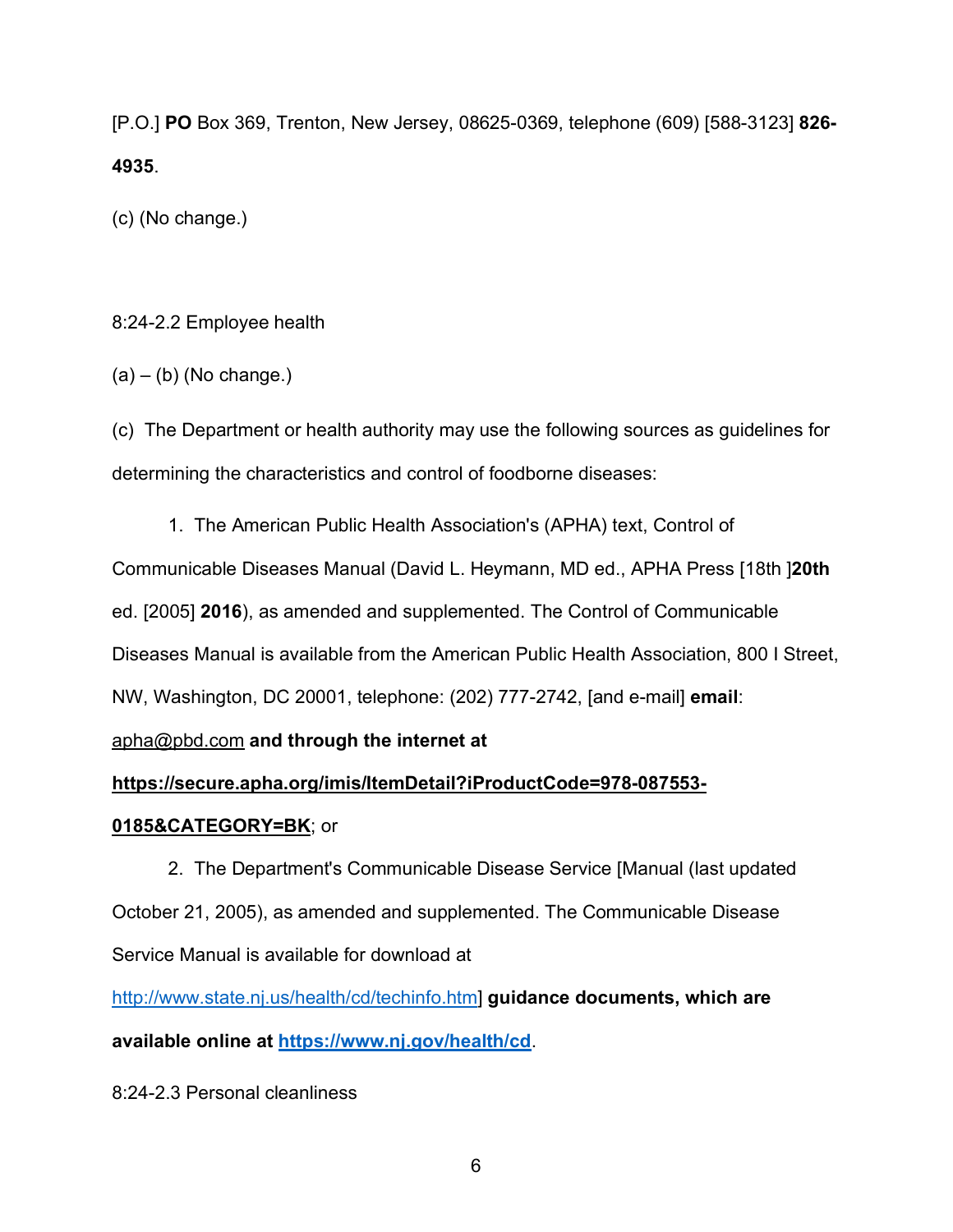(a)-(g) (No change.)

(h) A hand sanitizer and a chemical hand sanitizing solution used as a hand dip shall:

1. Be an approved drug that is listed in the FDA publication Approved Drug Products with Therapeutic Equivalence Evaluations, commonly known as the "Orange Book [25th] **41st** edition," incorporated herein by reference, as amended and supplemented, available at [http://www.fda.gov/cder/orange/default.htm] **[https://www.fda.gov/drugs/drug-approvals-and-databases/approved-drug](https://www.fda.gov/drugs/drug-approvals-and-databases/approved-drug-products-therapeutic-equivalence-evaluations-orange-book)[products-therapeutic-equivalence-evaluations-orange-book](https://www.fda.gov/drugs/drug-approvals-and-databases/approved-drug-products-therapeutic-equivalence-evaluations-orange-book)**, as an approved drug based on safety and effectiveness; or have active antimicrobial ingredients that are listed in the FDA final monograph for OTC Antimicrobial Drug Products, at First aid antibiotic active ingredients and Permitted combinations of active ingredients, 21 CFR [§§] 333.110 and 333.120, incorporated herein by reference, as amended and supplemented;

- 2.Consist of components that are:
	- i.-iii. (No change.)

iv.Permitted for such use by an effective Food Contact Substance Notification as defined by the FFDCA, 21 U.S.C. § 348(h), incorporated herein by reference, as amended and supplemented of Effective Food Contact Substances, as amended and supplemented, and available through The Office of Food Additive Safety ([HFS-200] **HFS-275**), Center for Food Safety and Applied Nutrition, Food and Drug Administration, [5100 and listed in the FDA's Inventory Paint Branch Parkway, College Park, MD 20740-3835] **5001 Campus Drive, College Park, MD 20740**, telephone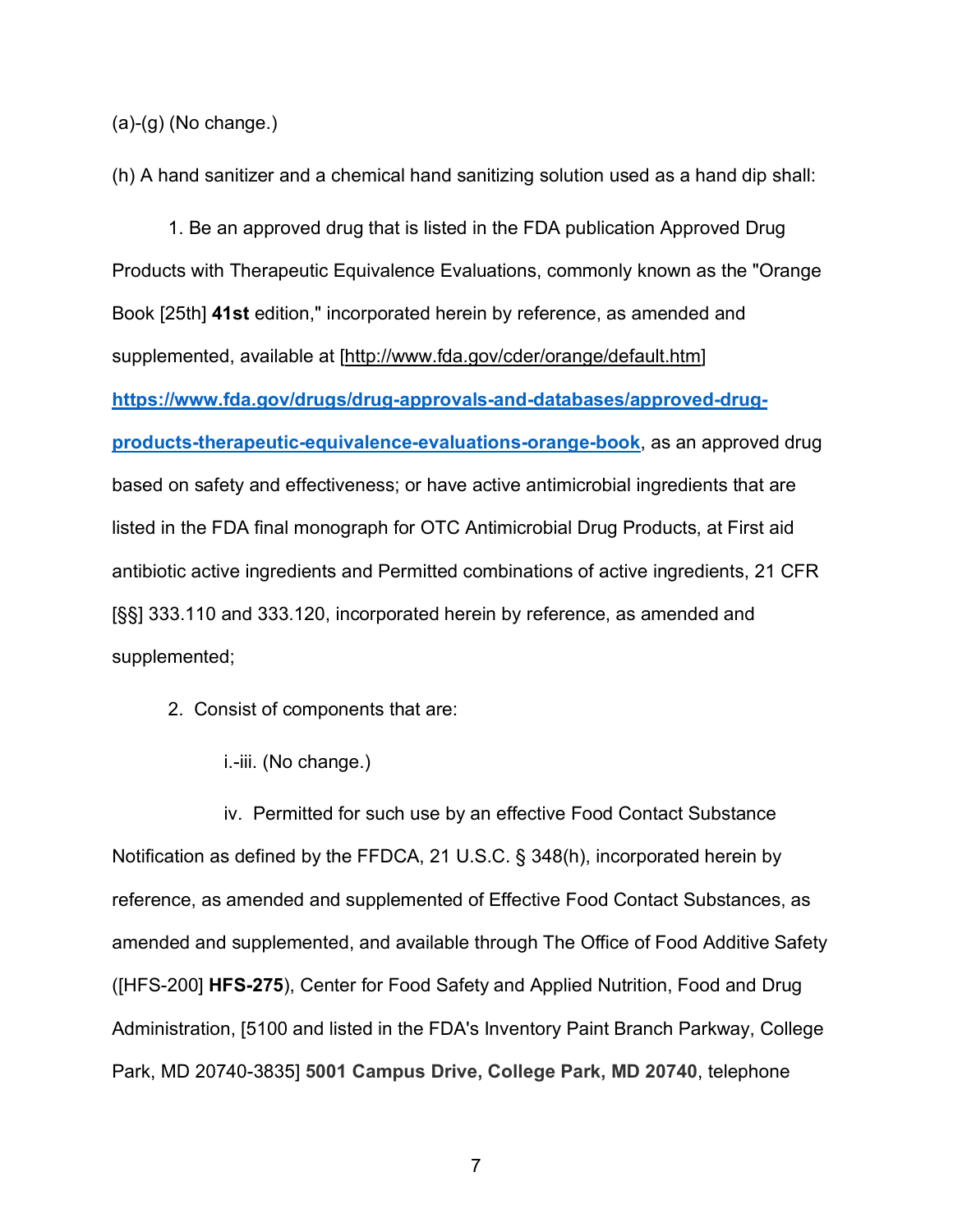[(301) 436-1196 or (301) 436-1175]**1-888-723-3366,** and available at

[http://www.cfsan.fda.gov/dms/opa-fcn.html] **[https://www.fda.gov/food/packaging](https://urldefense.com/v3/__https:/www.fda.gov/food/packaging-food-contact-substances-fcs/inventory-effective-food-contact-substance-fcs-notifications__;!!J30X0ZrnC1oQtbA!dHOwUMTB24iMFsJsCT1D2_0MCAF9mcJYBu1pZ97ckQ40XIZkIT8pknNCxCo9E7qcUTy2wA$)[food-contact-substances-fcs/inventory-effective-food-contact-substance-fcs](https://urldefense.com/v3/__https:/www.fda.gov/food/packaging-food-contact-substances-fcs/inventory-effective-food-contact-substance-fcs-notifications__;!!J30X0ZrnC1oQtbA!dHOwUMTB24iMFsJsCT1D2_0MCAF9mcJYBu1pZ97ckQ40XIZkIT8pknNCxCo9E7qcUTy2wA$)[notifications](https://urldefense.com/v3/__https:/www.fda.gov/food/packaging-food-contact-substances-fcs/inventory-effective-food-contact-substance-fcs-notifications__;!!J30X0ZrnC1oQtbA!dHOwUMTB24iMFsJsCT1D2_0MCAF9mcJYBu1pZ97ckQ40XIZkIT8pknNCxCo9E7qcUTy2wA$)**; and

3. (No change.)

 $(i)-(k)$  (No change.)

SUBCHAPTER 3. FOOD

8:24-3.2 Sources, specifications, and original containers and records

(a)-(l) (No change.)

(m) Molluscan shellfish requirements shall include the following:

1.Molluscan shellfish shall be obtained from sources meeting the requirements specified in the U.S. Department of Health and Human Services, Public Health Service, Food and Drug Administration, National Shellfish Sanitation Program Guide for the Control of Molluscan Shellfish ([2003] **2019**), incorporated herein by reference, as amended and supplemented.

2.Molluscan shellfish received in interstate commerce shall be from sources that are listed in the U.S. Department of Health and Human Services, Food and Drug Administration, Center for Food Safety and Applied Nutrition, Interstate Certified Shellfish Shippers List, incorporated herein by reference, as amended and supplemented, and available through the Department of Health, [and Senior Services, Food and Drug Safety] **Public Health and Food Protection** Program by mailing a